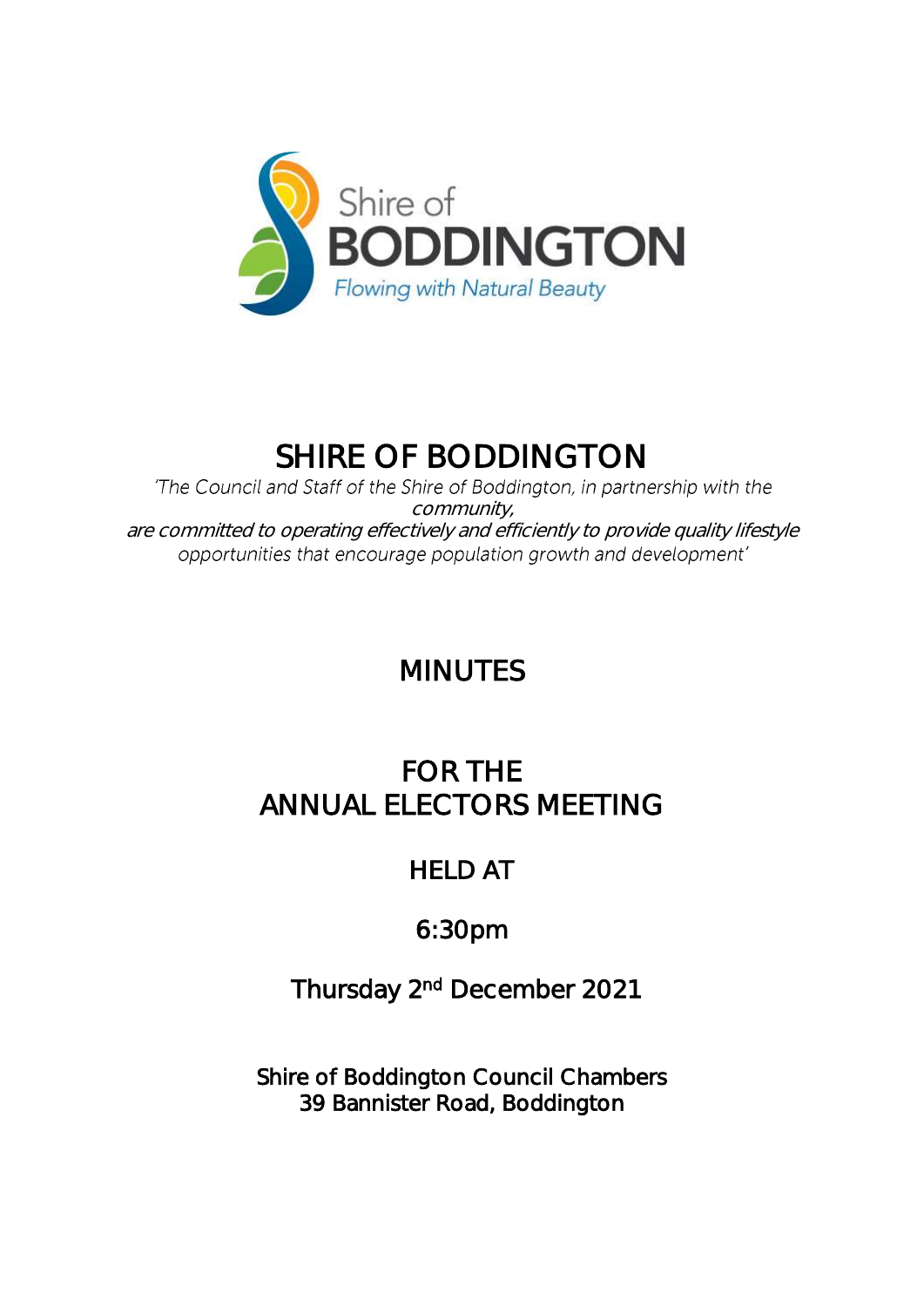### DISCLAIMER

No responsibility whatsoever is implied or accepted by the Shire of Boddington for any act, Omission or statement or intimation occurring during Council/Committee meetings or during formal/informal conversations with staff. The Shire of Boddington disclaims any liability for any loss whatsoever and howsoever caused arising out of reliance by any person or legal entity on any such act, omission or statement or intimation occurring during Council

/Committee meetings or discussions. Any person or legal entity who acts or fails to act in reliance upon any statement does so at that person's or legal entity's own risk.

In particular and without derogating in any way from the broad disclaimer above, in any discussion regarding any planning application or application for a licence, any statement or limitation of approval made by a member or officer of the Shire of Boddington during the course of any meeting is not intended to be and is not taken as notice or approval from the Shire of Boddington. The Shire of Boddington warns that anyone who has an application lodged with the Shire of Boddington must obtain and only should rely on WRITTEN CONFIRMATION of the outcome of the application, and any conditions attaching to the decision made by the Shire of Boddington in respect of the application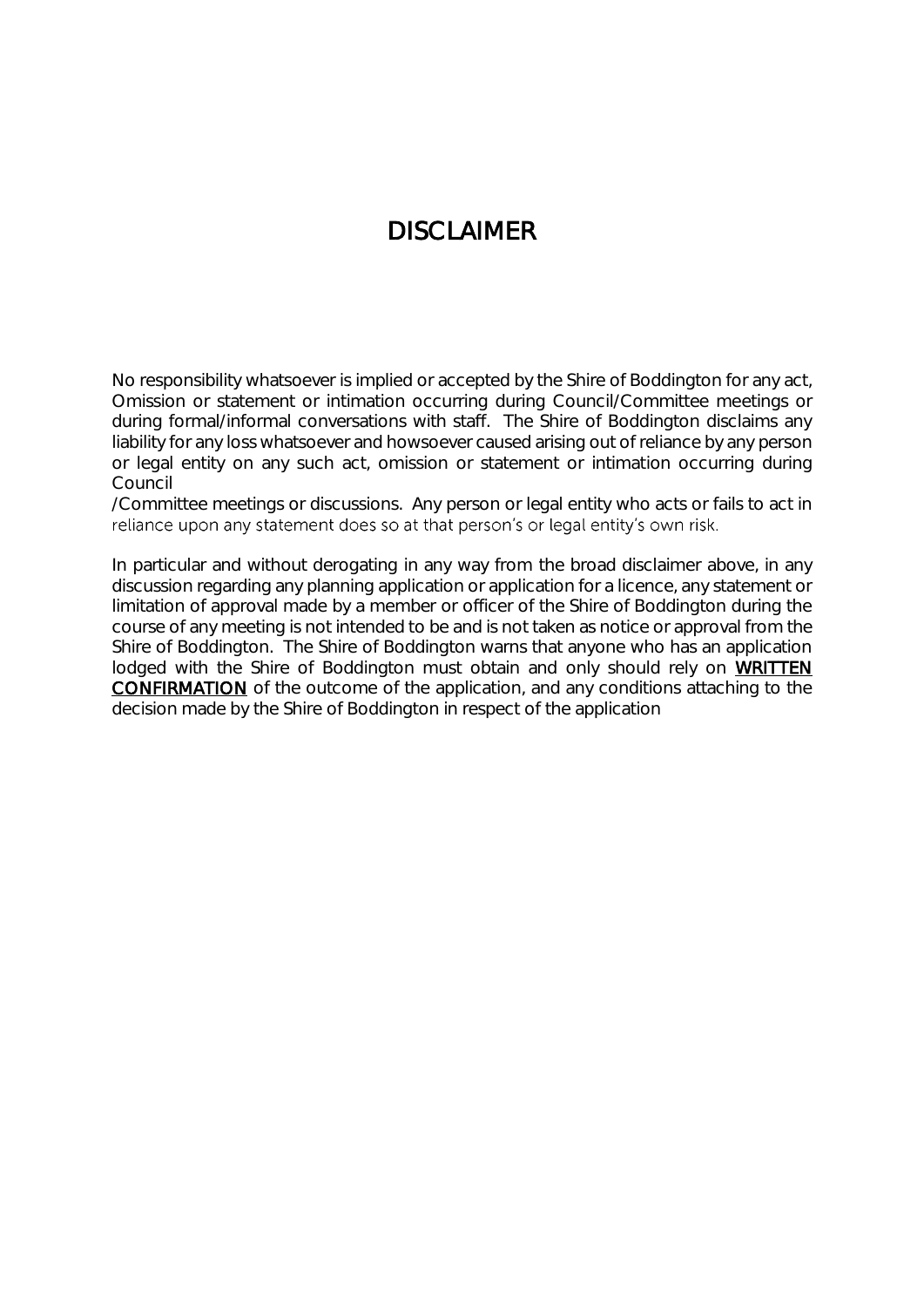## Minutes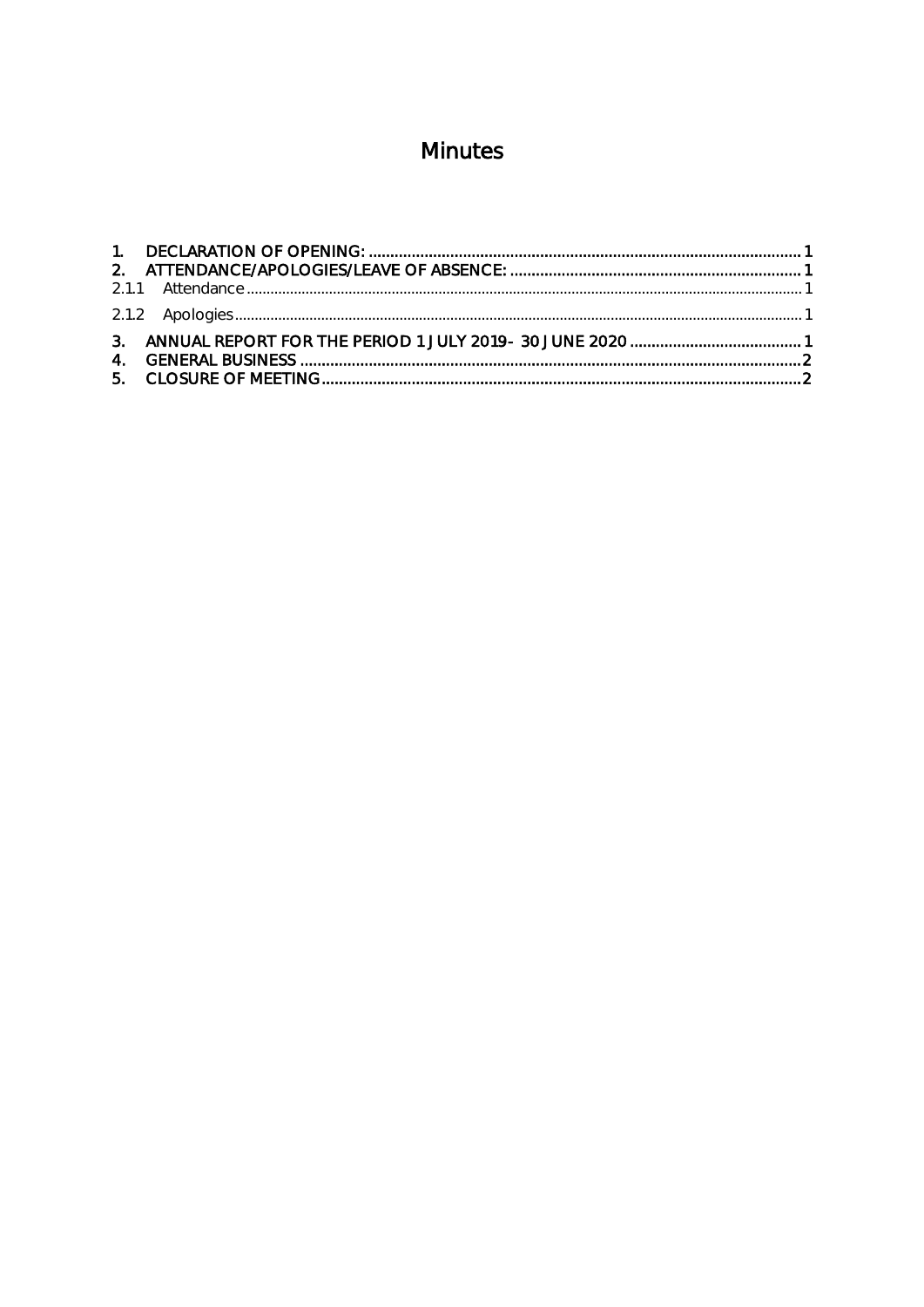### <span id="page-3-0"></span>1. DECLARATION OF OPENING:

The Shire President, Cr Garry Ventris declared the meeting open at 6:30pm And gave the following address:

**I would like to begin by acknowledging the Traditional Owners of the land on which we meet today. I would also like to pay my respects to Elders past and present.**

### <span id="page-3-1"></span>2. ATTENDANCE/APOLOGIES/LEAVE OF ABSENCE:

<span id="page-3-2"></span>

| 2.1.1                                                             | Attendance |                                                         |  |
|-------------------------------------------------------------------|------------|---------------------------------------------------------|--|
| Cr G Ventris<br>Cr E Smalberger<br>Cr E Schreiber<br>Cr I Webster |            | <b>Shire President</b><br><b>Deputy Shire President</b> |  |

| Mrs Julie Burton | <b>Chief Executive Officer</b>                           |
|------------------|----------------------------------------------------------|
| Mr P Haas        | Principal Environmental Health Officer/Building Surveyor |
| Mr J Atkins      | Manager of Works & Services                              |
| Ms T Hodder      | Executive Officer (minutes)                              |

Visitors: 2

<span id="page-3-3"></span>2.1.2 Apologies

Mrs Cara Ryan Executive Manager Corporate Services Cr C Erasmus

Greg Marston Maxine Marston

#### <span id="page-3-4"></span>3. ANNUAL REPORT FOR THE PERIOD 1 JULY 2019- 30 JUNE 2020

The Shire President to call for questions on the Annual Report including the Annual Financial Report and Auditors Report.

The Annual Report, inclusive of the Shire President's Report, Annual Financial Report and Auditors Report of the Shire of Boddington for the year ending 30 June 2020, be received.

Carried 5/0